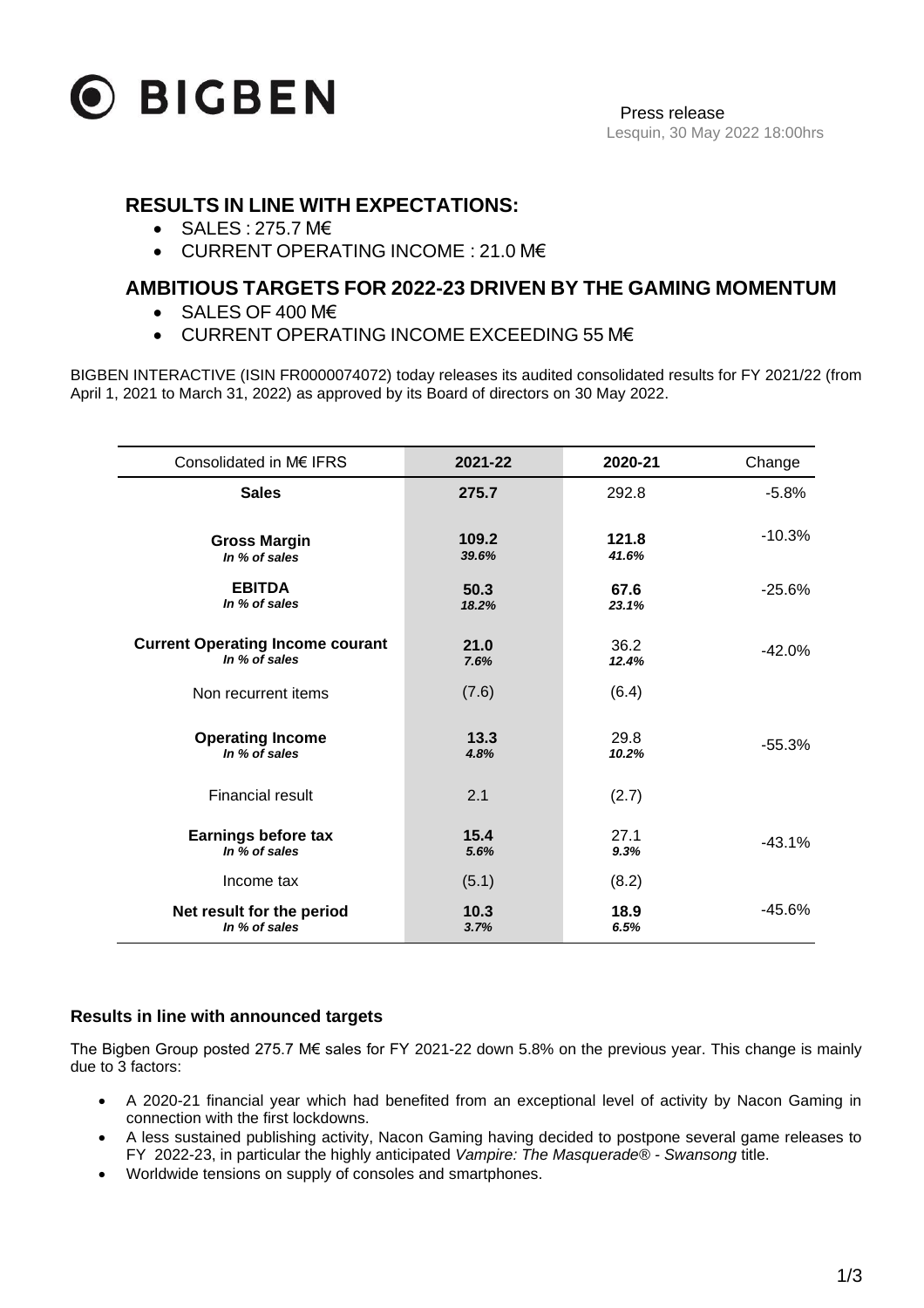Gross Margin reached 109.2 M€ i.e. 39.6% of sales, thanks to a tight management of shipping and raw material increases.

Current Operating Profit was 21.0 M€, at the top end of the 19-21M€ target range.

Net Profit for the period was 10.3 M€, or  $€ 0.53$  per share <sup>(1)</sup>, demonstrating the Group's resilience in an unfavourable environment.

|                                      | NACON-GAMING  |               |           | BIGBEN - AUDIOVIDEO/TELCO |               |          |
|--------------------------------------|---------------|---------------|-----------|---------------------------|---------------|----------|
| Consolidated in M€ IFRS              | 2021-22       | 2020-21       | Change    | 2021-22                   | 2020-21       | Change   |
| <b>Sales</b>                         | 155.9         | 177.8         | $-12.3%$  | 119.8                     | 115.0         | $+4.2%$  |
| <b>Gross Margin</b><br>In % of sales | 77.8<br>49.9% | 93.5<br>52.6% | $-16.7%$  | 31.4<br>26.2%             | 28.3<br>24.6% | $+10.8%$ |
| <b>EBITDA</b><br>In % of sales       | 44.6<br>28.6% | 60.3<br>33.9% | $-26.0%$  | 5.7<br>4.7%               | 7.3<br>6.3%   | $-22.2%$ |
| <b>Current Operating Income</b>      | 19.0          | 32.5          | $-41.6\%$ | 2.0                       | 3.7           | $-46.1%$ |
| In % of sales                        | 12.2%         | 18.3%         |           | 1.7%                      | 3.2%          |          |

#### **Analysis of achievements by business units**

**Nacon Gaming** recorded sales of 155.9 M€ for the full year. The Games business, due to the decision to postpone the release of several games to FY 2022-23, came in at 54.4 M€ (-21.1%). The Accessories business held up well against a backdrop of console shortages, ending the year at 96.6 M€ (-6.3%).

Gross margin was 77.8 M€ or 49.9% of sales (52.6% in N-1). This change is due to a different product mix to previous year, with a higher proportion of Accessories (62% of total sales versus 58% in previous year). The increase in selling prices made it possible to offset the rise in shipping and raw material costs and thus to maintain the margin rate of the accessories activity.

Thanks to stable overheads, current operating income for the year reached 19.0 M€, representing 12.2% of sales.

**Bigben - AudioVideo/Telco** posted sales of 119.8 M€, up 4.2%. Annual sales benefited from the absence of original equipment chargers and pedestrian kits  $(2)$  from most new smartphone deliveries.

A product mix geared towards premium brands helped improve the gross margin to 26.2% of sales (vs. 24.6% in FY 2020/21).

Current Operating Profit for the year was 2.0 M€. The inclusion of Metronic in the Group's scope of consolidation temporarily weighed on the Group's results, with future synergies expected in FY 2022-23.

## **A robust financial structure including major investments in the Gaming business**

As of March 31, 2022, Bigben had a solid balance sheet structure with 299.7M€ shareholders' equity and 126.4 M€ cash. Net debt thus stood at 53.7M $\epsilon$  at the end of the year i.e. a 18% gearing (3).

The increase in anticipation stocks had an adverse impact on working capital requirements, which increased by 12.1 M€. Operating cash flow for the period was positive at 35.6 M€. Cash flow from investment activities (mainly studio acquisitions and game development costs) reached 94.3 M€.

- *(1) Based on the number of shares at 31 March 2022*
- *(2) Pedestrian kits refer to wired headphones for smartphones*

*<sup>(3)</sup> excluding IFRS 16 rental debt and debt from earn-outs on acquisitions*